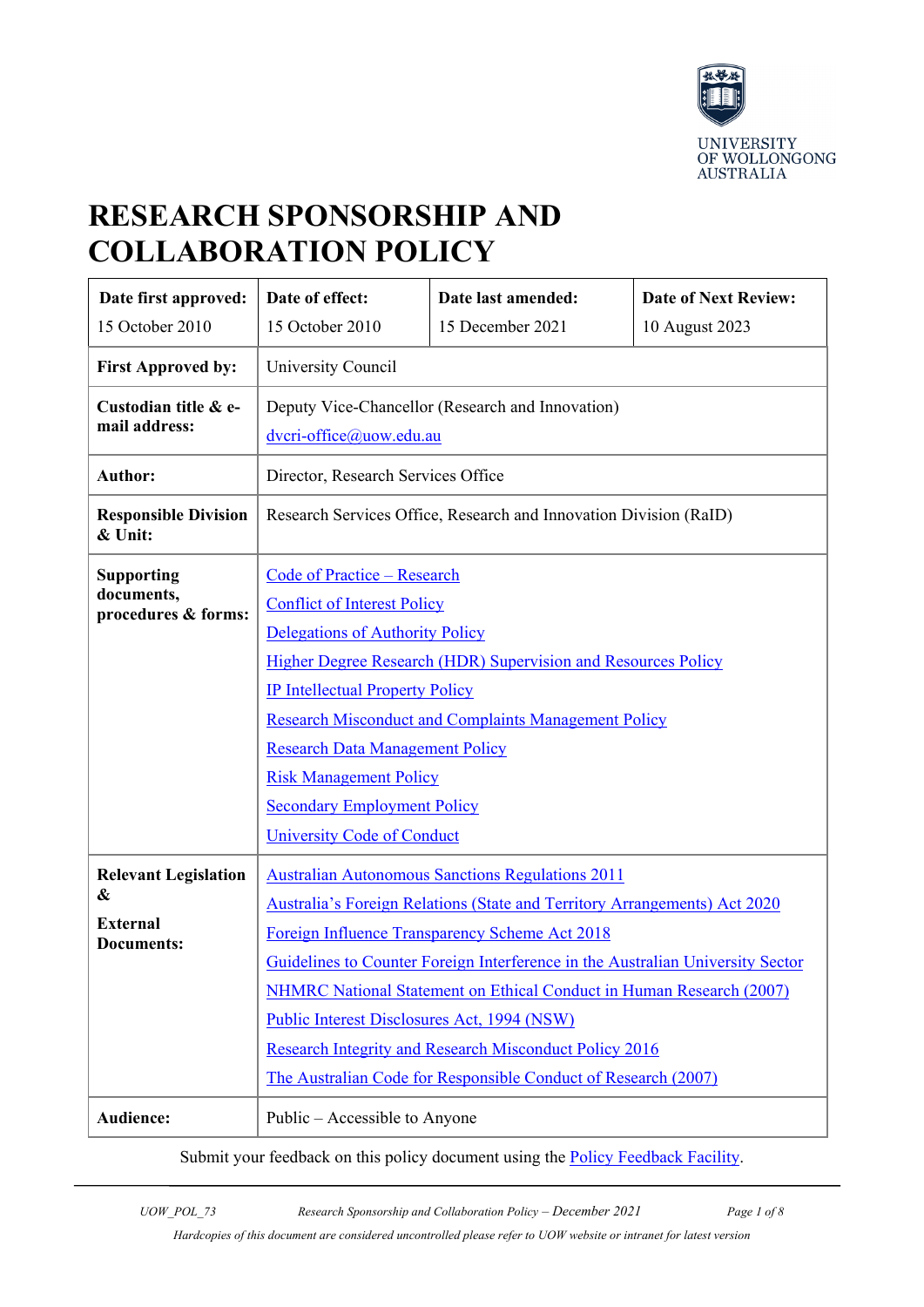

UNIVERSITY<br>OF WOLLONGONG<br>AUSTRALIA

## **Contents**

| 1               |  |
|-----------------|--|
| 2               |  |
| $\overline{3}$  |  |
| $\overline{4}$  |  |
| 5 <sup>5</sup>  |  |
| 6               |  |
| $7\overline{ }$ |  |
| 8               |  |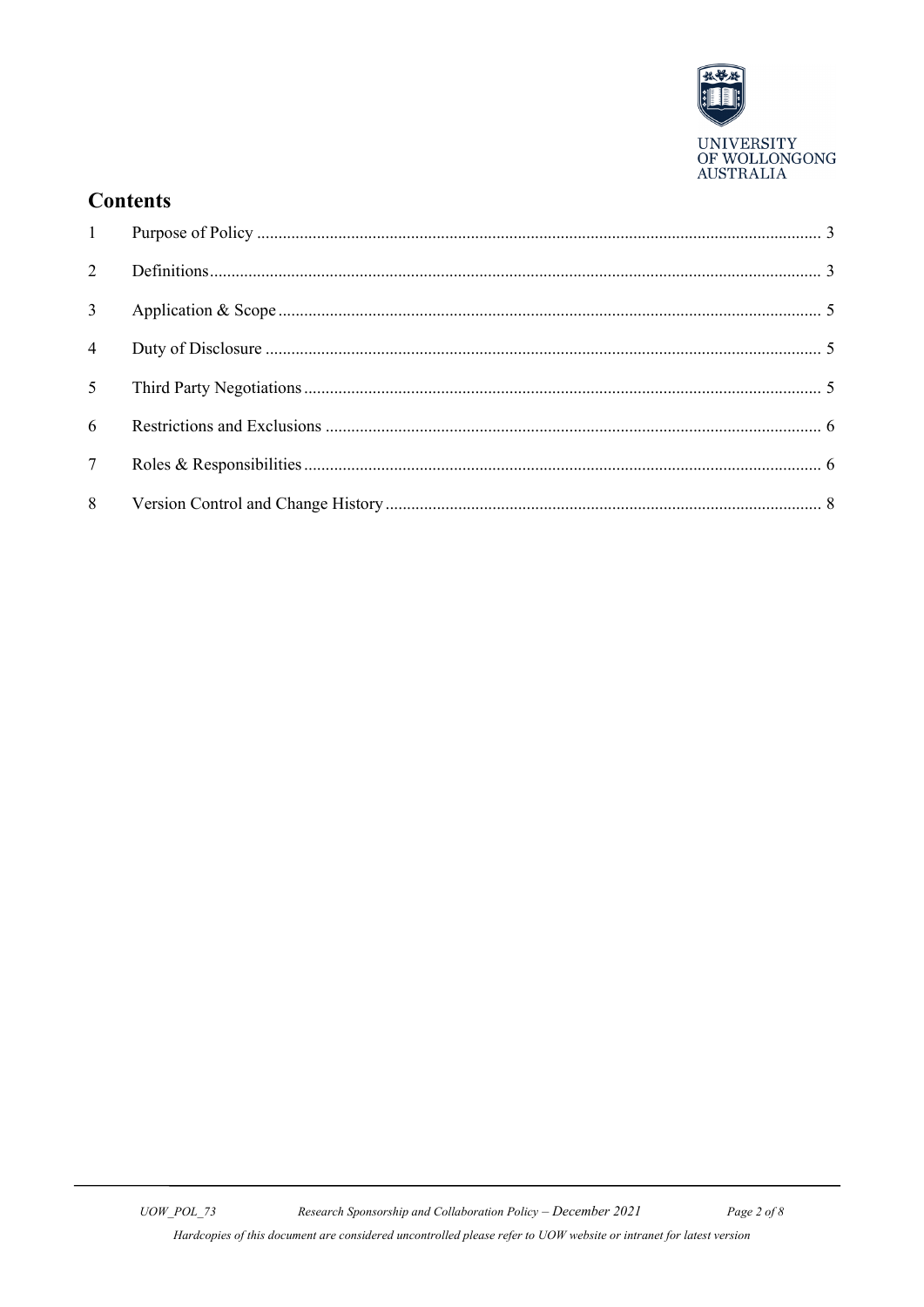

#### <span id="page-2-0"></span>**Purpose of Policy**  $\mathbf{1}$

- 1. The University of Wollongong (the University) encourages its Researchers to seek external sponsorship of grant, consultancy and commercial research activities and to undertake research activities in collaboration with Third Parties.
- 2. The University values its reputation and the reputation of its Researchers when engaging in commercial and non-commercial research activities and endeavours to comply with all applicable regulations, standards and policies.
- 3. This policy ensures the good reputation and integrity of the University is maintained when undertaking research activities that are sponsored by, or in collaboration with Third Parties.

| <b>Word/Term</b>          | <b>Definition</b>                                                                                                                                                                                                                                                                                                                                                                          |  |  |
|---------------------------|--------------------------------------------------------------------------------------------------------------------------------------------------------------------------------------------------------------------------------------------------------------------------------------------------------------------------------------------------------------------------------------------|--|--|
| <b>Affiliates</b>         | Visiting Fellows, Volunteers and Visiting Students.                                                                                                                                                                                                                                                                                                                                        |  |  |
| Collaborative<br>Research | Research where the University is collaborating with one or more Third Parties that is<br>not Commercial Research.                                                                                                                                                                                                                                                                          |  |  |
| Commercial<br>Research    | Research activities conducted under a commercial contract that include, but are not<br>limited to:                                                                                                                                                                                                                                                                                         |  |  |
|                           | Contract research with government, non-government and/or private sector entities;                                                                                                                                                                                                                                                                                                          |  |  |
|                           | Collaborative research with government, non-government and/or private sector<br>entities;                                                                                                                                                                                                                                                                                                  |  |  |
|                           | Cooperative Research Centres (CRCs).<br>$\bullet$                                                                                                                                                                                                                                                                                                                                          |  |  |
|                           | Research conducted under Australian Research Council competitive grants or other<br>grant schemes are not considered as Commercial Research as they are externally<br>funded schemes. However, they are considered "Sponsored Research" for the purposes<br>of this policy such that the terms of this policy still applies to grant-funded research<br>activities.                        |  |  |
| Conflict of<br>Interest   | Exists where there is a divergence between the individual interests of a Researcher and<br>his/her professional obligation to the University such that an independent observer<br>might reasonably question whether the professional actions or decisions of that person<br>are influenced by their own interests or are for their own benefit.                                            |  |  |
|                           | It should be noted that enmity as well as friendship can give rise to perceptions of a<br>conflict of interest and similarly that detriment to a third party can give rise to a<br>conflict of interest just as much as benefit to a third party.                                                                                                                                          |  |  |
| Foreign<br>Arrangement    | A foreign arrangement is a written agreement, contract, understanding or undertaking<br>between an Australian State/Territory Entity (including the University) and certain<br>foreign entities (primarily foreign governments and agencies, including certain<br>universities), whether or not there are any other parties to the arrangement and whether<br>it is legally binding or not |  |  |

#### <span id="page-2-1"></span> $\overline{2}$ **Definitions**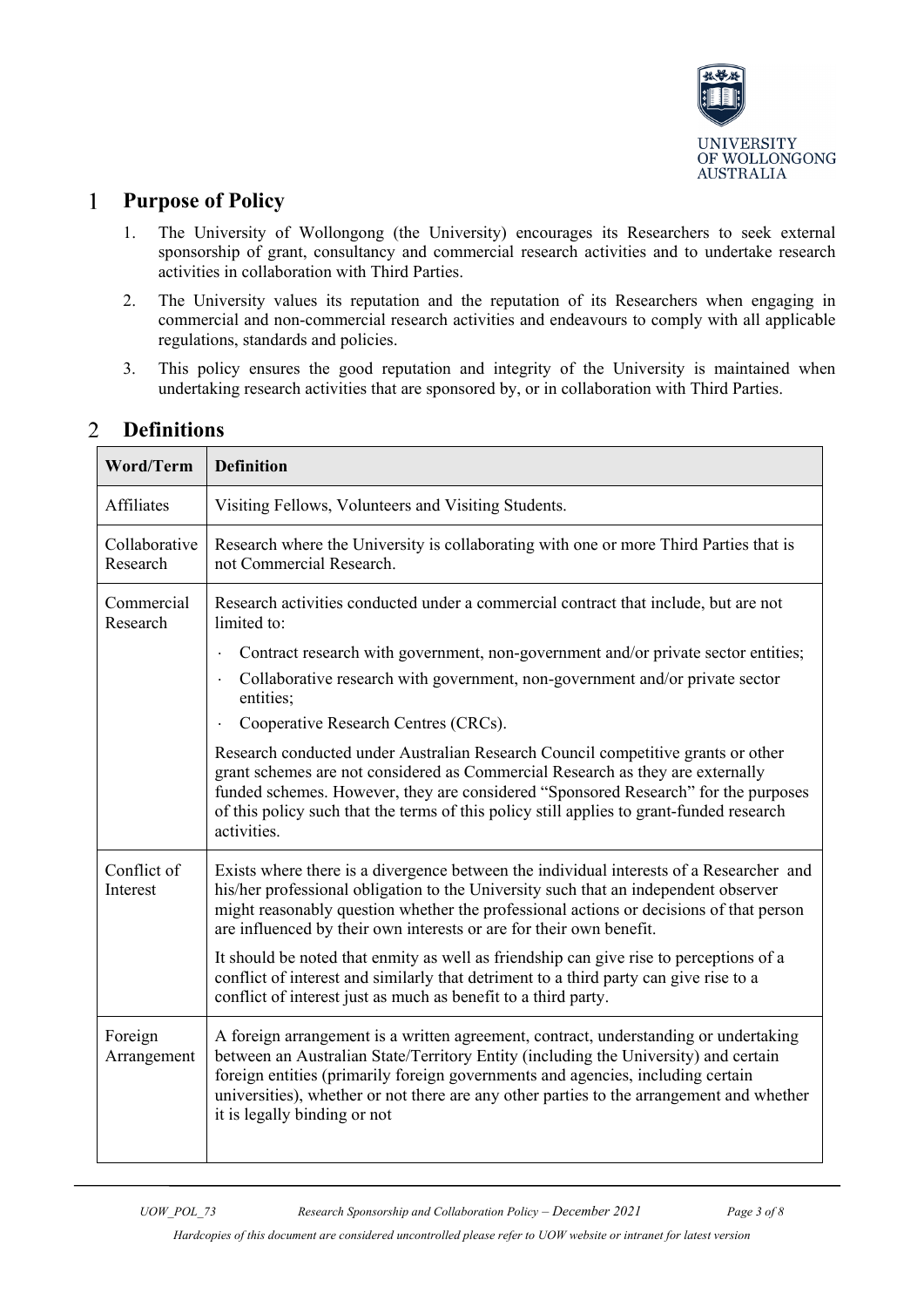

| Foreign<br>Influence         | Foreign Influence occurs when Australian individuals or entities undertake certain<br>registrable activities on behalf of a foreign principal (foreign governments, political<br>parties and associated entities/persons) for the purpose of political or government<br>influence.                                                                                                      |  |  |  |
|------------------------------|-----------------------------------------------------------------------------------------------------------------------------------------------------------------------------------------------------------------------------------------------------------------------------------------------------------------------------------------------------------------------------------------|--|--|--|
| Foreign<br>Interference      | As described in the Guidelines to Counter Foreign Interference in the Australian<br>University Sector, foreign interference occurs when activities are carried out by, or on<br>behalf of a foreign actor which are coercive, covert, deceptive or corrupting and are<br>contrary to Australia's sovereignty, values and national interests.                                            |  |  |  |
| Reputational<br><b>Risks</b> | Activities that damage or have the potential to damage the good name or reputation of<br>the University or give the impression that research outcomes are not independent and<br>objective, or have not otherwise been achieved in compliance with best practice<br>standards for the responsible and ethical conduct of research at the University.                                    |  |  |  |
|                              | Examples include being associated with Third Parties, or industries, known to engage<br>in activities that are fraudulent, misleading, unethical, deceptive, illegal or that cause<br>health, population or significant environmental damage or that exploit disadvantaged or<br>vulnerable members of the community (eg. impoverished communities, children,<br>alcohol, tobacco etc). |  |  |  |
|                              | It also include presenting or agreeing to present a research outcome in a way that could<br>reasonably be viewed as:                                                                                                                                                                                                                                                                    |  |  |  |
|                              | (a) endorsing a particular product, service, opinion or Third Party without disclosing<br>the underlying commercial or other relationship between the University and the Third<br>Party;                                                                                                                                                                                                |  |  |  |
|                              | (b) being not objective, unbiased or independent; or                                                                                                                                                                                                                                                                                                                                    |  |  |  |
|                              | (c) involving a real or perceived Conflict of Interest.                                                                                                                                                                                                                                                                                                                                 |  |  |  |
| Research                     | The creation of new knowledge and/or the use of existing knowledge in a new and<br>creative way so as to generate new concepts, methodologies, inventions and<br>understandings. This could include synthesis and analysis of previous research to the<br>extent that it is new and creative.                                                                                           |  |  |  |
| Researcher                   | A Staff Member, occupational trainee, Visiting Student, Visiting Fellow, Volunteer,<br>industry fellow, honorary and adjunct title holder, Emeritus Professor, professional<br>staff or Student who conducts research at or on behalf of the University.                                                                                                                                |  |  |  |
| Sponsored<br>Research        | Research or research-related activities that are funded in whole or in part, by one or<br>more Third Parties either directly or indirectly including but not limited to:                                                                                                                                                                                                                |  |  |  |
|                              | Research conducted under Australian Research Council competitive grants or<br>other grant schemes;                                                                                                                                                                                                                                                                                      |  |  |  |
|                              | Commercial Research; and                                                                                                                                                                                                                                                                                                                                                                |  |  |  |
|                              | Participation in Third Party conferences etc.<br>$\bullet$                                                                                                                                                                                                                                                                                                                              |  |  |  |
| Staff<br>Member              | All persons appointed as an academic or professional staff member of the University<br>whether they hold full-time, part-time, casual, contract or conjoint appointments.                                                                                                                                                                                                               |  |  |  |
| Student                      | A person registered for a course at the University of Wollongong.                                                                                                                                                                                                                                                                                                                       |  |  |  |

*UOW\_POL\_73 Research Sponsorship and Collaboration Policy – December 2021 Page 4 of 8*

*Hardcopies of this document are considered uncontrolled please refer to UOW website or intranet for latest version*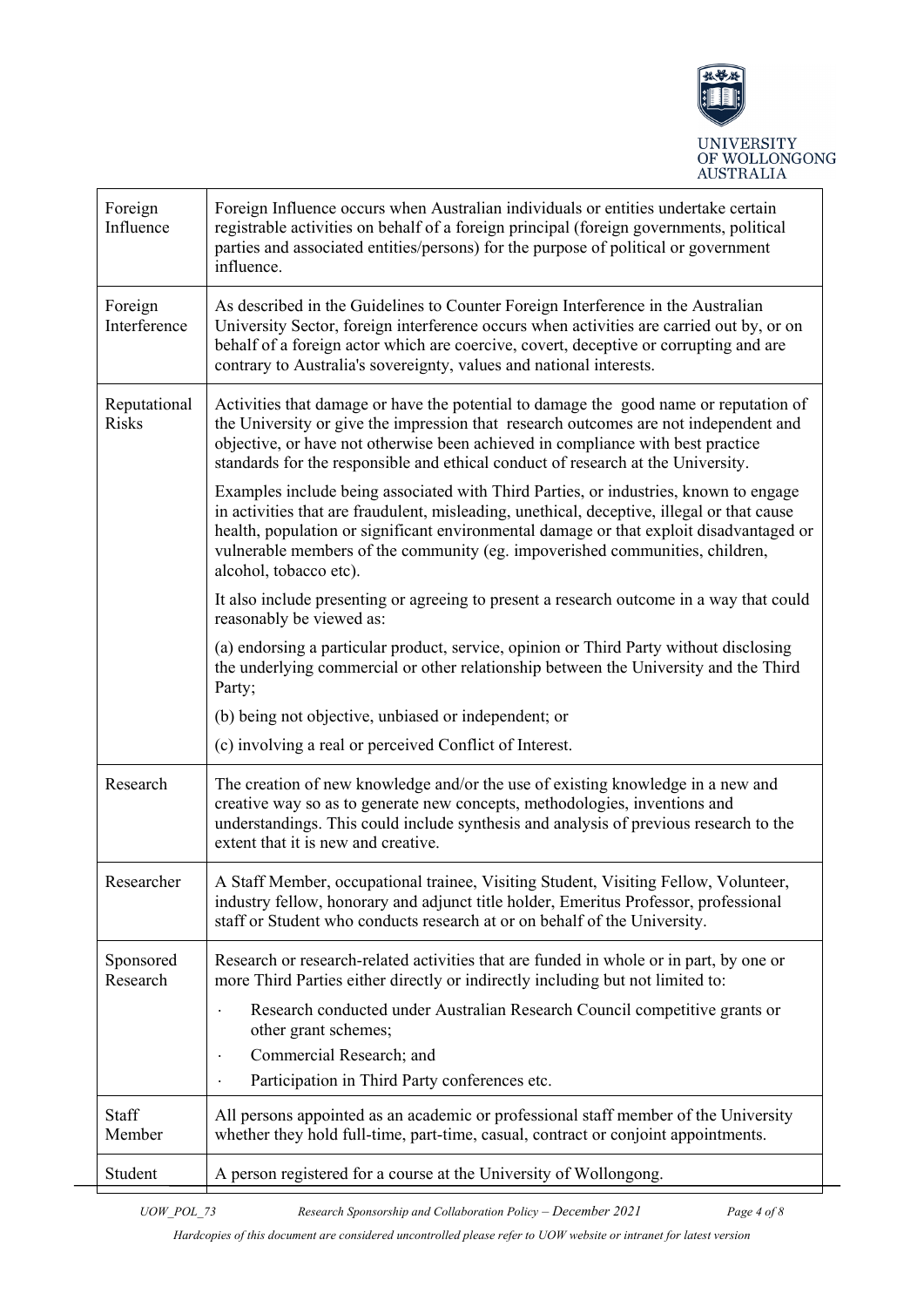

| The<br>University   | The University of Wollongong.                                                                                                                                                                                                                                                                                                                                                          |
|---------------------|----------------------------------------------------------------------------------------------------------------------------------------------------------------------------------------------------------------------------------------------------------------------------------------------------------------------------------------------------------------------------------------|
| Third Party         | A party other than the University. This could include a company, sole trader,<br>individual, government department, not-for-profit institution or partnership.                                                                                                                                                                                                                         |
| Visiting<br>Fellow  | Honorary and visiting fellows appointed by UOW to non-salaried, full-time or<br>fractional positions titled "Associate Fellow", "Fellow", "Senior Fellow", "Principal<br>Fellow", "Professorial Fellow", "Visiting Fellow", or "Research Fellow" who are not<br>Visiting Students or Volunteers.                                                                                       |
| Visiting<br>Student | A student who undertakes part of their research or training at UOW but who is not<br>registered at UOW.                                                                                                                                                                                                                                                                                |
| Volunteer           | A person who is not a Visiting Fellow, Visiting Student, Staff Member or Student of<br>UOW but is working on a UOW project in a voluntary capacity. An example of a<br>volunteer is someone who is undertaking unpaid work experience or is doing an<br>internship at the University. A collaborating colleague from another university or<br>research institution is not a Volunteer. |

#### <span id="page-4-0"></span> $\overline{3}$ **Application & Scope**

1. This policy applies to all Researchers engaged in any form of research activity under the auspices of the University that involves "Sponsored Research" or "Collaborative Research".

#### <span id="page-4-1"></span> $\overline{4}$ **Duty of Disclosure**

- 1. Researchers must disclose any perceived or actual Reputational Risks associated with any proposed Sponsored or Collaborative Research activity and any Reputational Risks that may arise during the course of conducting any Sponsored or Collaborative Research activity.
- 2. Disclosure of Reputational Risks must be made to the University's authorised representative as per the *[Delegations of Authority Policy](https://www.uow.edu.au/about/policy/UOW058669.html)* as appropriate.

#### <span id="page-4-2"></span>5 **Foreign Engagements**

- 1. Researchers must ensure that legislative obligations are complied with in relation to any proposed Sponsored or Collaborative Research activities involving foreign entities and related persons.
- 2. Foreign Arrangements must be notified to the Minister for Foreign Affairs both at the negotiation stage and when finalised, in accordance with the *Australia's Foreign Relations (State and Territory Arrangements Act) 2020*. These notifications are coordinated by the Global Strategy Division.
- 3. If any proposed Sponsored or Collaborative Research activities involve a Researcher or the University agreeing to act on behalf of a foreign government, political party or related entity/person for the purpose of influencing Australian political or government outcomes, the activities may need to be registered in accordance with the *Foreign Influence Transparency Scheme Act 2018*.
- 4. Researchers should also give due consideration to the risk of Foreign Interference, and how any such risks can be managed, in accordance with the University's Risk Management Policy.
- 5. Further information is available on UOW's Foreign Engagements website [\(https://www.uow.edu.a](https://www.uow.edu.au/about/governance/legislation/foreign-engagements/) [u/about/governance/legislation/foreign-engagements/\)](https://www.uow.edu.au/about/governance/legislation/foreign-engagements/).

*Hardcopies of this document are considered uncontrolled please refer to UOW website or intranet for latest version*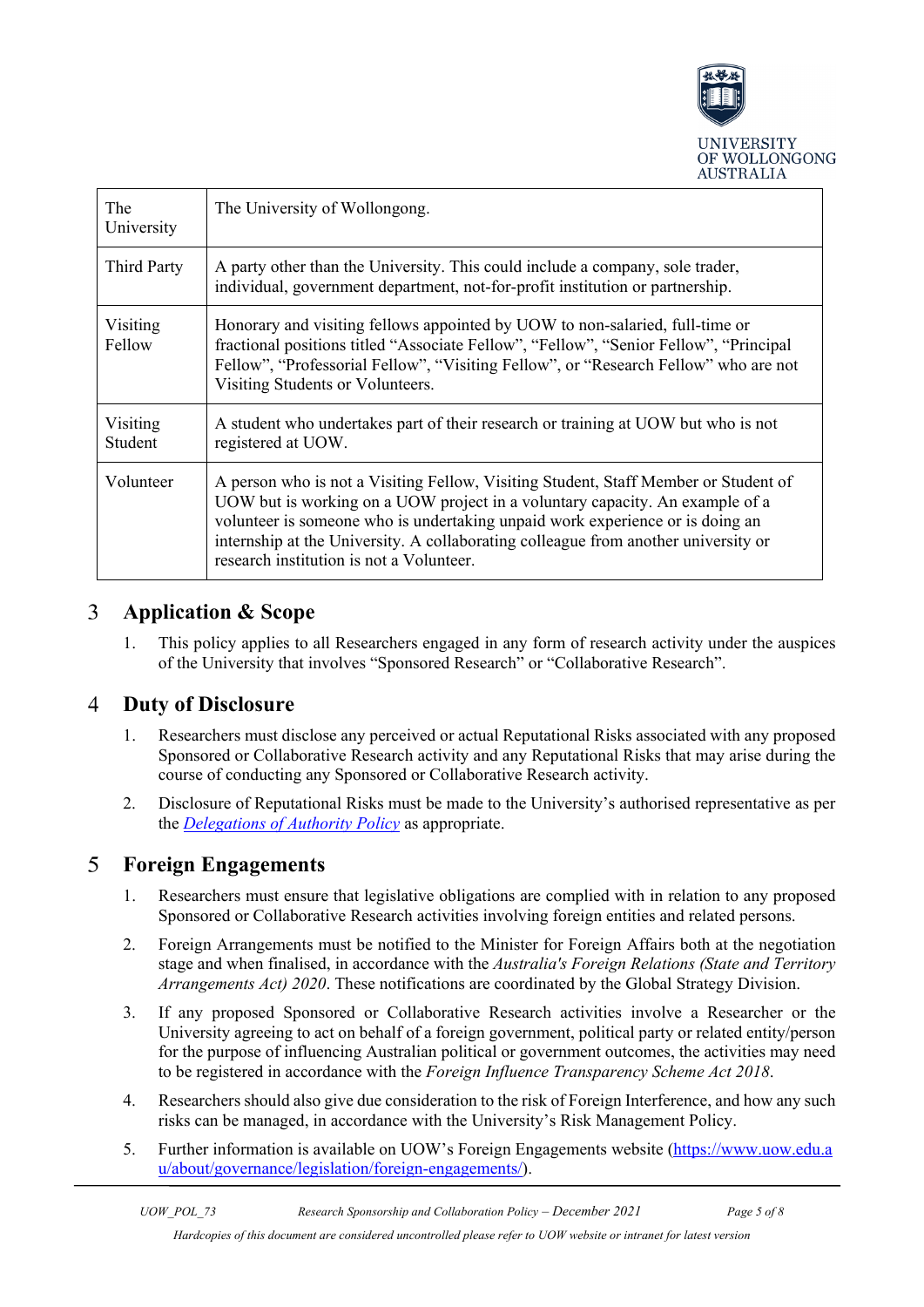

#### 6 **Third Party Negotiations**

- 1. All Sponsored Research and Collaborative Research must be conducted under an appropriate contract or other legal agreement and be approved by an authorised University representative (refer to the University *[Delegations of Authority Policy](https://www.uow.edu.au/about/policy/UOW058669.html)*).
- 2. Researchers are able to commence discussions with Third Parties in relation to sponsorship and collaboration opportunities.
- 3. However, the negotiation of any formal terms of agreement with Third Parties by Researchers should be undertaken in collaboration with the appropriate authorised University Representative such as staff in the Research and Innovation Division, Legal Services Division or other as per the University *[Delegations of Authority Policy](https://www.uow.edu.au/about/policy/UOW058669.html)*.
- 4. In all negotiations with Third Parties, Researchers should be aware that:
	- 4.1. they are not able to bind the University to any agreement unless they hold the applicable delegation;
	- 4.2. negotiations are subject to obtaining formal approval from the University;
	- 4.3. They can negotiate scope, timing and deliverables, however, formal terms of agreement, and any requests to enter into Confidentiality or Non-Disclosure agreements will need to be discussed with the applicable University delegate.

#### <span id="page-5-0"></span> $\tau$ **Restrictions and Exclusions**

- 1. The University can decline to authorise or endorse participating in a proposed Sponsored or Collaborative Research activity with a Third Party if it considers that:
	- 1.1. the terms and conditions being stipulated are not favourable to the University;
	- 1.2. the proposed research activities are not covered by the University's insurance policy;
	- 1.3. the proposed Research constitutes a Reputational Risk; or
	- 1.4. it is otherwise not in the University's best interests.
- 2. The University will only accept any kind of funding or sponsorship from the alcohol industry for research purposes on a case-by-case basis. Funding from the alcohol industry or involving the alcohol industry can only proceed with the written approval of the Deputy Vice-Chancellor (Research and Innovation). This approval must be obtained PRIOR to a grant or commercial research project being submitted for funding consideration.
- 3. The University WILL NOT accept any form of funding, sponsorship or participate in any kind of collaborative research with the tobacco industry.
- 4. Any decision by the University to decline or withdraw from a Sponsored or Collaborative Research activity with a Third party will be communicated in writing including, if practicable and subject to any confidentiality obligations binding on the University, the reason for the decision to prevent the engagement. The sources of this information will not be disclosed.

#### <span id="page-5-1"></span>8 **Roles & Responsibilities**

- 1. The University is responsible for:
	- 1.1. The development and review of this policy;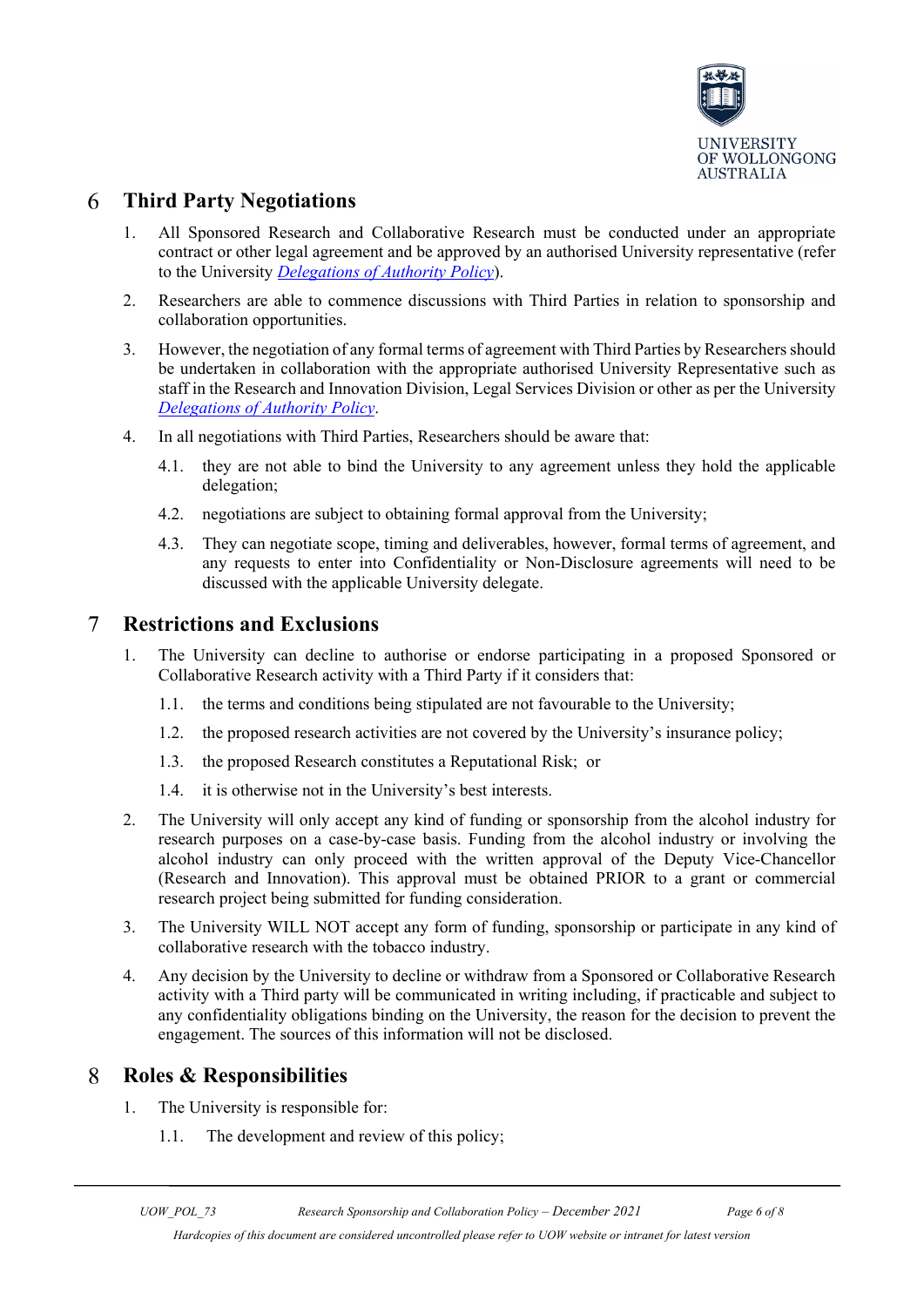

- 1.2. The provision of training and education strategies for all Researchers that may wish to partake in research in collaboration with and/or sponsored by Third Parties.
- <span id="page-6-0"></span>2. Researchers are responsible for ensuring:
	- 2.1. They identify and disclose Reputational Risks in accordance with this policy;
	- 2.2. That, in respect of Research involving foreign engagement, all relevant legislative requirements are complied with, and any risks of Foreign Interference are appropriately managed in accordance with University policies;
	- 2.3. That all Sponsored Research and Collaborative Research in which they are involved is conducted under an appropriate contract or other legally binding agreement; and
	- 2.4. That a reasonable time frame is provided to prepare and negotiate all required agreements.